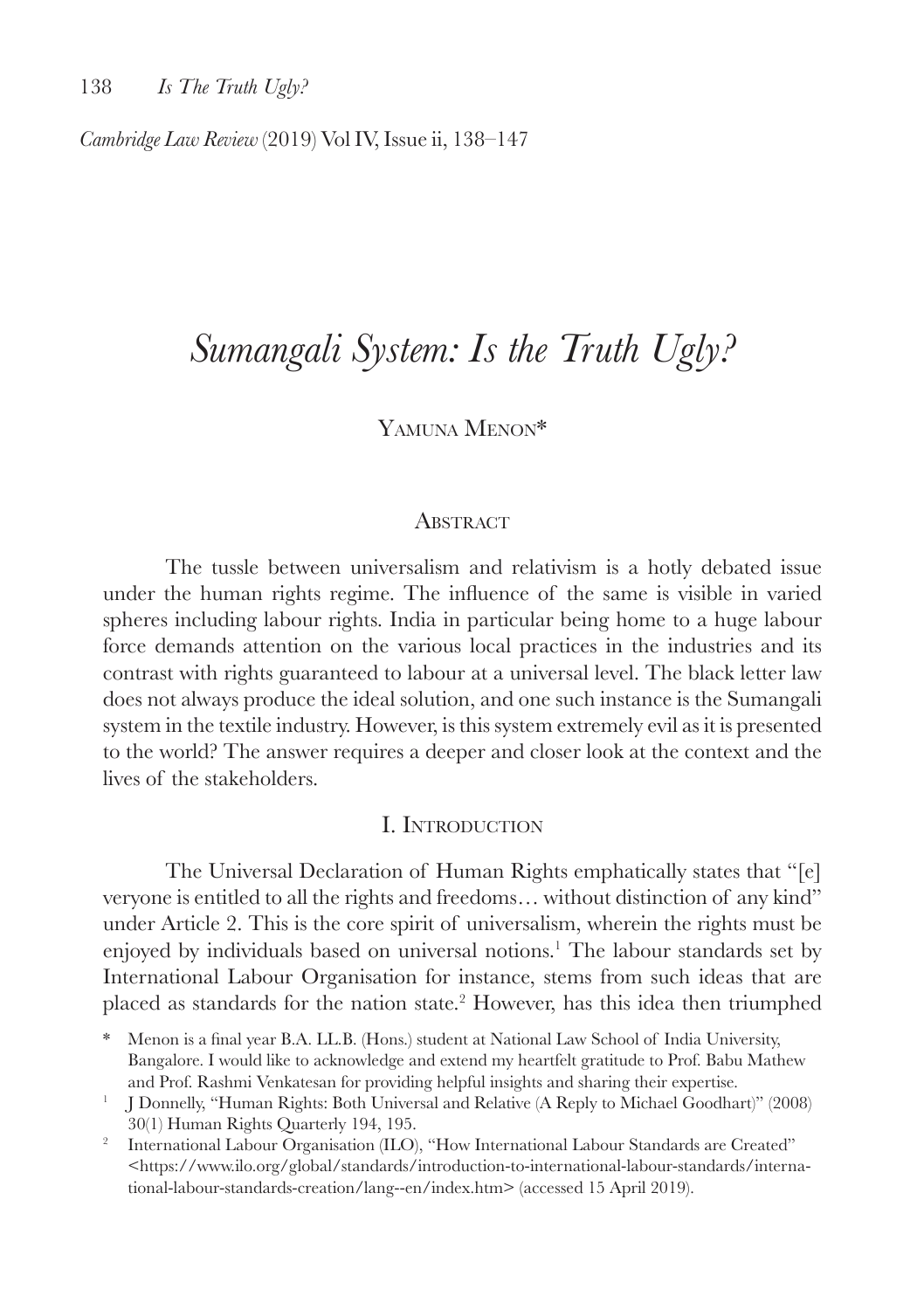in extending recognised universal rights and freedoms to every human across jurisdiction? The response would be a clear negative. It is in this context scholars suggested economic relativism as an explanation to differential rights and freedoms since these are founded on socially constructed ideas that differ according to time, place, nation and culture.<sup>3</sup> This leads to a friction between universalism and economic relativism in many instances. The widely prevalent Sumangali system in the textile industry of Tamil Nadu is a suitable example in order to understand these conflicting principles on human rights discourse.

The main focus of this paper is to understand the reasons behind the continued prevalence of Sumangali system that blatantly infringes human dignity. Why does this system attract girls? Why has this system attained the significance it has today? Is it a trade-off between rights and 'development'? Should this system continue? The paper will delve into these in light of economic relativism. With these questions in the backdrop, the central argument of the paper is that *Sumangali system thrives on the 'fictional' female agency of the girl child*.

The theme is developed around the contrast between universal labour rights and economic relativism analogous to cultural relativism, by relying on academic articles, reports and books. The aim of the project is to bring out the core reasons for the flourish of the Sumangali system in textile industry, and the objective is to analyse the extent of agency exercised. For this, the real-life experiences of the young girl children provided the perspective to pierce the veil of dominant narrative of 'victimisation'.

### II. What is sumangali system?

Sumangali scheme<sup>4</sup> is a system prevalent in the Tamil Nadu textile industry, wherein girls aged between 13–18 years are employed as 'apprentice'.<sup>5</sup> The scheme witnesses migrant workers moving in to these textile mills from the neighbouring states as well.<sup>6</sup> The idea of Sumangali worker is that of a female

- <sup>4</sup> Exchange of dowry is a recognised crime under Dowry Prohibition Act, 1961.<br><sup>5</sup> Sumangali scheme and bonded labour in India Fair Wear Foundation (2010) shttps://www.
- <sup>5</sup> Sumangali scheme and bonded labour in India, Fair Wear Foundation (2010) <https://www. fairwear.org/wp-content/uploads/2016/06/fwf-india-sumangalischeme.pdf> (accessed 15 April 2019). As per a later decision in *Tamil Nadu Spinning Mills v The State of Tamil Nadu* Working Paper No. 9182 of 2007, apprentices are covered under Minimum Wages Act, 1948. Hence non-payment of minimum wages to Sumangali girls is violation of law.
- <sup>6</sup> Gerard Oonk, *et al*, "Maid in India: Young Dalit Women Continue to Suffer Exploitative Conditions in India's Garment Industry" (Report, Centre for Research on Multinational Corporations and India Committee of the Netherlands, April 2012) 19; *Inter-State Migrant* Workmen *Act, 1979 has been enacted in India for governing matters of migrant workers.*

<sup>&</sup>lt;sup>3</sup> D Donoho, 'Relativism versus Universalism in Human Rights: The Search for Meaningful Standards" (1991) 27(2) Stan J Int'l L 345, 348.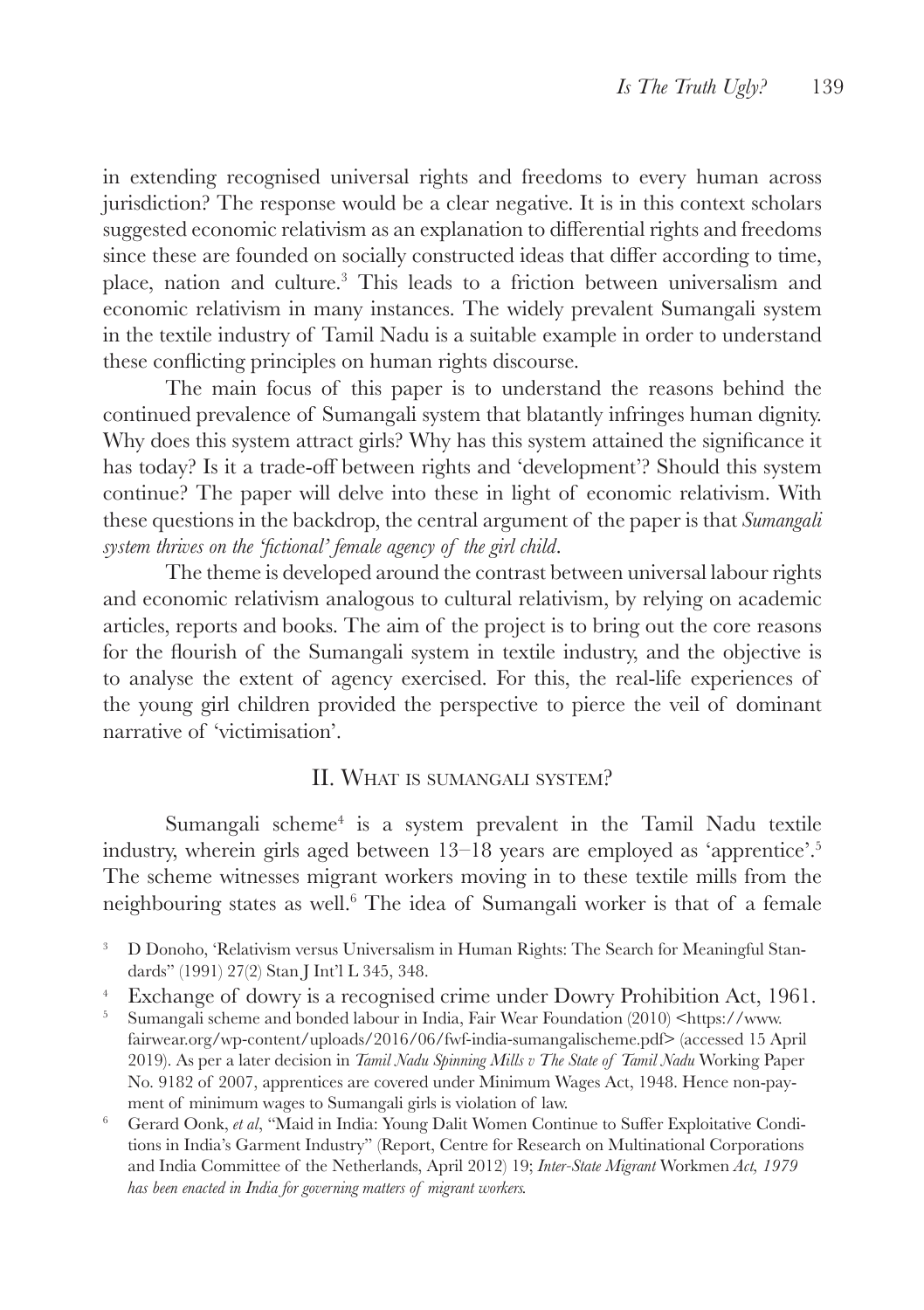who works in these mills for a collated amount after a period of time to facilitate marital bliss. In essence, the narrative accepted by many is that the girls work for earning their potential dowry and the system is a marriage assistance scheme.<sup>7</sup> Moreover, the formal employment relationships are avoided in order to escape the obligations imposed on employers at multiple levels.<sup>8</sup> Therefore, this system is considered to be exploitative in nature where the innocent girls are termed to be the 'victims' of the greed of capitalism.<sup>9</sup> However, many fail to notice the other side of the story; the story that the Sumangali girls have to say. The civil society assumes upon themselves the moral obligation to free the victims from the shackles of Sumangali scheme.10 But is that what the girls want? The proponents of rights and freedom simply cut through the system, without understanding the core needs leading to the flourish of such system in the twenty-first century. The fundamental reason for this biased view 'to protect the girls' arise from the idea of universalism and the uniform application of labour standards at the international level to the local labour force.

### A. Universal labour rights

 $II$ O conventions and the sustainable development goals $11$  suggest certain standards of labour rights that the nation states must strive to achieve.<sup>12</sup> India has been falling behind in taking up this responsibility until last year when it ratified

- <sup>7</sup> Sindhu Menon, 'Adolescent Dreams Shattered in the Lure of Marriage: Sumangali System: A New Form of Bondage in Tamil Nadu' (2006) 4(3) Labour File <http://www.labourfile.com/section-detail.php?aid=337#> (accessed 15 April 2019). Additionally, during my conversation with NGOs in Tamil Nadu (CARET), the idea followed by civil society is that of a direct connection between Sumangali system and dowry.
- <sup>8</sup> Apprenticeship Rules Central, April 2015. Apprentices cannot be more than 10% of the workforce which is violated by the textile mill owners. They employ girls under the Sumangali system without formal contracts.
- <sup>9</sup> N Mani and N Krishnan, "Understand the Labourer's Problems Under the Sumangali Thittam Scheme in Textile Industry in Tamil Nadu, India" (2014) 1(6) International Journal of Business and Administration Research Review 118, 120.

<sup>10</sup> Understanding the Characteristics of the Sumangali Scheme in Tamil Nadu Textile & Garment Industry and Supply Chain Linkages, Solidaridad and Fair Labor Association (2012) 27.

 $11$  Target 8.7 which suggests to "take immediate and effective measures to eradicate forced labour. end modern slavery and human trafficking and secure the prohibition and elimination of the worst forms of child labour, including recruitment and use of child soldiers, and by 2025 end child labour in all its forms" under Sustainable Development Goal 8-Target 8.7 (Promote Inclusive and Sustainable Economic Growth, Employment and Decent Work For All), International Labour Organisation.

<sup>&</sup>lt;sup>12</sup> Also see Universal Declaration of Human Rights 1948, articles 23 and 24.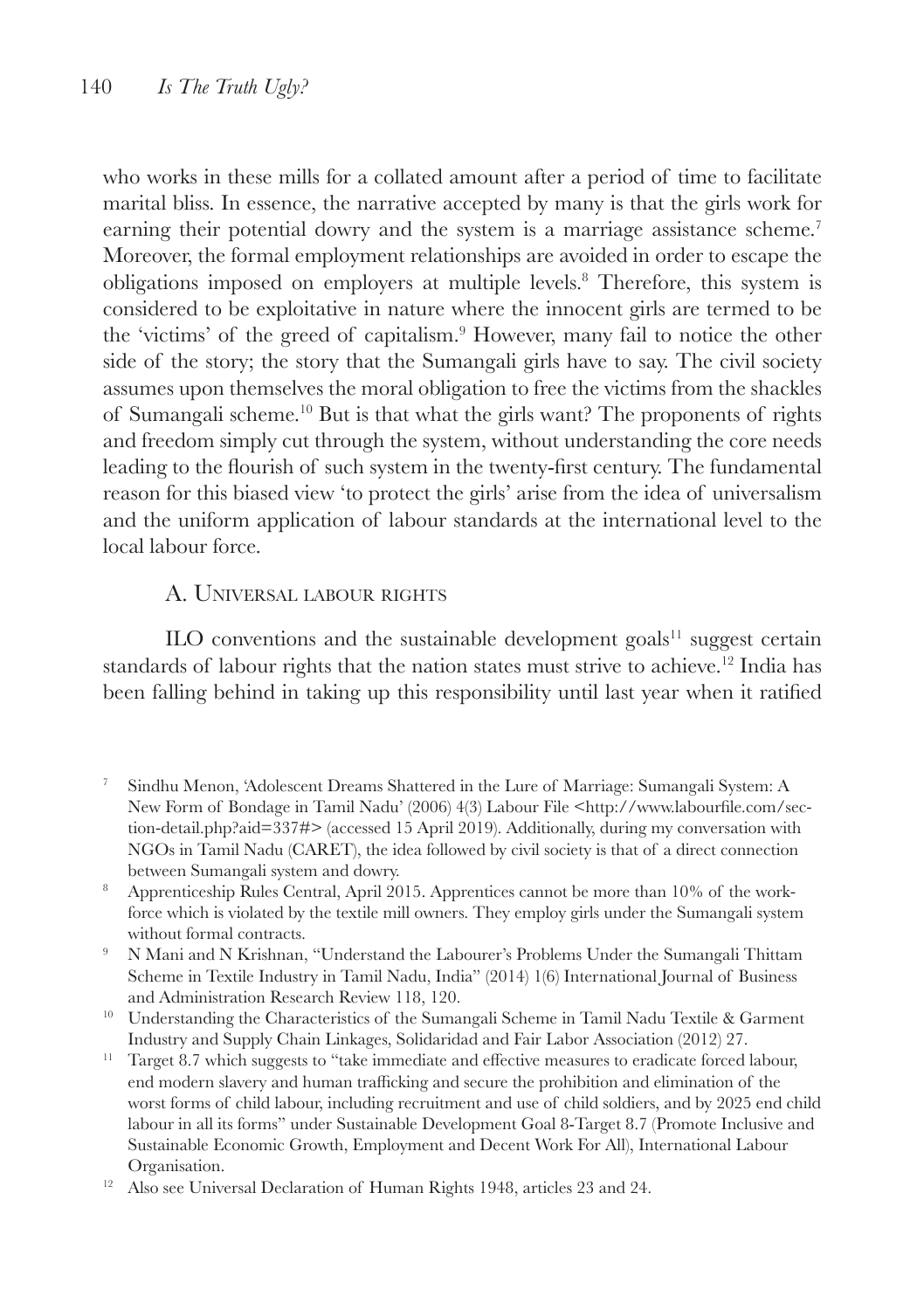two conventions concerning child labour.13 Subsequent to this, policies were to be formulated to implement the ideas contained in these conventions. But can we implement these ideas applicable on a universal level at equal par in India? Here is where the idea of universalism stumble.

Universal labour rights envisage elimination of child labour so that children are facilitated with the opportunity to develop physically and mentally to their full potential.14 In addition to this, the Minimum Age Convention, 1973 provides that:

[M]inimum age for admission to any type of employment or work which by its nature or the circumstances in which it is carried out is likely to jeopardize the health, safety or morals of young persons shall not be less than 18 years.<sup>15</sup>

Economic exploitation of a child is looked down upon by the international community.16 However, the context and circumstances of the vocal nations while framing such obligations at international level differ considerably from developing nations like India, for instance.

The scholars supporting universalism would consider that, for example, concepts like equal remuneration,<sup>17</sup> prohibition on forced labour,<sup>18</sup> safe housing conditions and facilities<sup>19</sup> is universally applicable and all nations must adopt steps to ensure the same. In furtherance, India has made efforts to follow certain international obligations.20 However, still our society has not escaped the vices of exploitation of young labour and has not been successful in providing dignified working conditions. This is because of a crucial reason—the idea of rights and freedom differ according to place, time and culture.<sup>21</sup> The way an American labourer asserts her right to clean workspace is to be distinguished from an Indian labourer in content as well as context in its entirety.

Economic relativism comes in handy in such situations when the idea of one's right has to be shaped based on the circumstances and surroundings.

- <sup>13</sup> Minimum Age Convention 1973 (No. 138) and the Worst Forms of Child Labour Convention 1999 (No. 182) were recently ratified by India.
- <sup>14</sup> International Labour Office (Geneva), *The End of Child Labour: Within Reach* (International Labour Conference, 95th Session 2006) <https://www.ilo.org/public/english/standards/relm/ilc/ilc95/ pdf/rep-i-b.pdf> (accessed 15 April 2019) 23–9.
- <sup>15</sup> Minimum Age Convention, ILO C 138, article 3. Read also, Worst Forms of Child Labour Convention 1999.
- <sup>16</sup> United Nations Convention on the Rights of the Child 1989.
- <sup>17</sup> Equal Remuneration Convention 1951, ILO C 100.
- <sup>18</sup> Elimination of Forced Labour Convention 1957, ILO C 157; Discrimination (Employment and Occupation Convention) 1958, ILO C 111.
- <sup>19</sup> Recommendation 115 on Workers' Housing Recommendation 1961.
- <sup>20</sup> The Child Labour (Prohibition and Regulation) Amendment Act 2016, The Right of Children to Free and Compulsory Education Act 2009 and Tamil Nadu Hostels Act 2014.
- <sup>21</sup> Ben White, "Defining the Intolerable Child Work, Global Standards and Cultural Relativism" (1999) 6(1) Childhood 133, 134.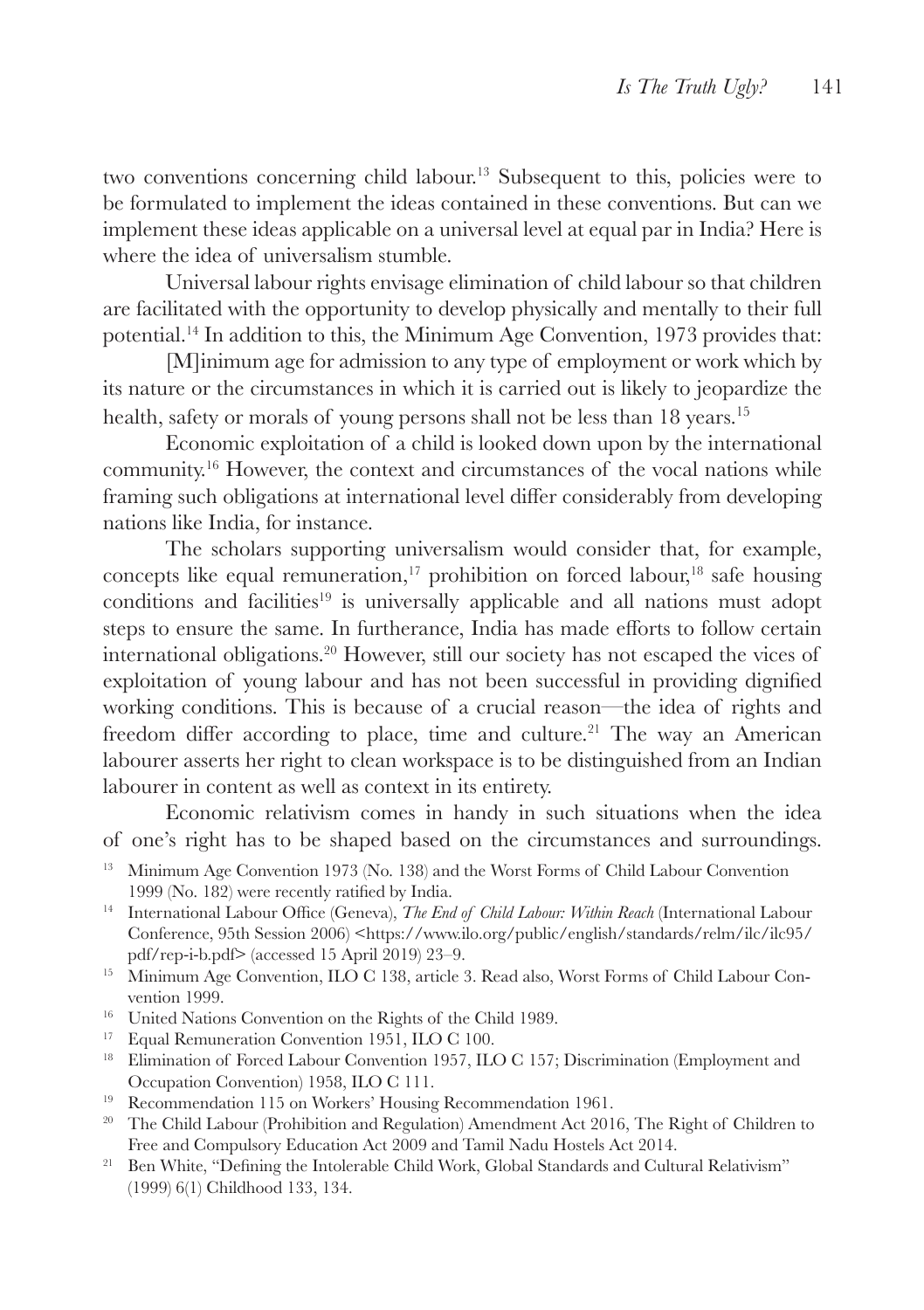Universal labour rights cannot be applied on a one-size-fits-all framework, however disregarding them in the name of relativism is to be frowned upon. Economic relativism cannot in any way legitimise the violations of human rights, however it can be a practical analytical tool.<sup>22</sup>

## B. ECONOMIC RELATIVISM AS A QUIETIST APPROACH?

Relativism, be it economic or the larger boundary of cultural relativism, is a useful corrective tool to pseudo-universalist notions.23 As Balakrishna Rajagopal rightly puts it "[d]evelopmentalisation of human rights discourse has caused the turn to culture".24 Critics argue that economic relativism is quietistic in accepting the utility vis-à-vis those economies. These surroundings are the product of social hierarchies, political actions and various forms of decision making subject to moral and utility grounds.<sup>25</sup> Imbibing local content to global standards help in understanding and discovery and not legitimising the practices.<sup>26</sup> Therefore, economic relativism will be the suitable tool in understanding systems like Sumangali scheme to decipher the core reasons such practices are active in the domestic sphere.

According to economic relativism, social economy acts as the foundational 'authority' for decision making. It provides the certainty to the decision maker to justify the acts in the face of legal ambiguity, by providing a solution to the 'economic dilemma' of liberal legalism.<sup>27</sup> However, this justification through economic relativism at the outset seems to move away from the need to understanding the basis of practices by imposing the widely accepted standards from outside. This is a wrong approach as can be seen from the dominant narrative surrounding Sumangali system.

### III. Sumangali system: issues, causes and results

Economic relativism and the development discourse have a close connection. State as a motor of economic development engages in developmental repression which is justified through the trade-off thesis.<sup>28</sup> When private parties engage in such repression, the idea takes a U-turn. The trajectory privileges criminal law

<sup>22</sup> *ibid* 135–7.

<sup>&</sup>lt;sup>23</sup> Robin West, "Relativism, Objectivity, and Law" (1990) 99(6) Yale LI 1473, 1475–8.

<sup>24</sup> *Balakrishna Rajagopal*, *International Law From Below: Development, Social Movements And Third World Resistance* (2003) 203.

<sup>25</sup> West (n 23) 1492.

<sup>26</sup> Donoho (n 3) 351–2.

<sup>27</sup> West (n 23) 1492.

<sup>28</sup> J Donnelly, *Universal Human Rights in Theory and Practice* (1989) 188.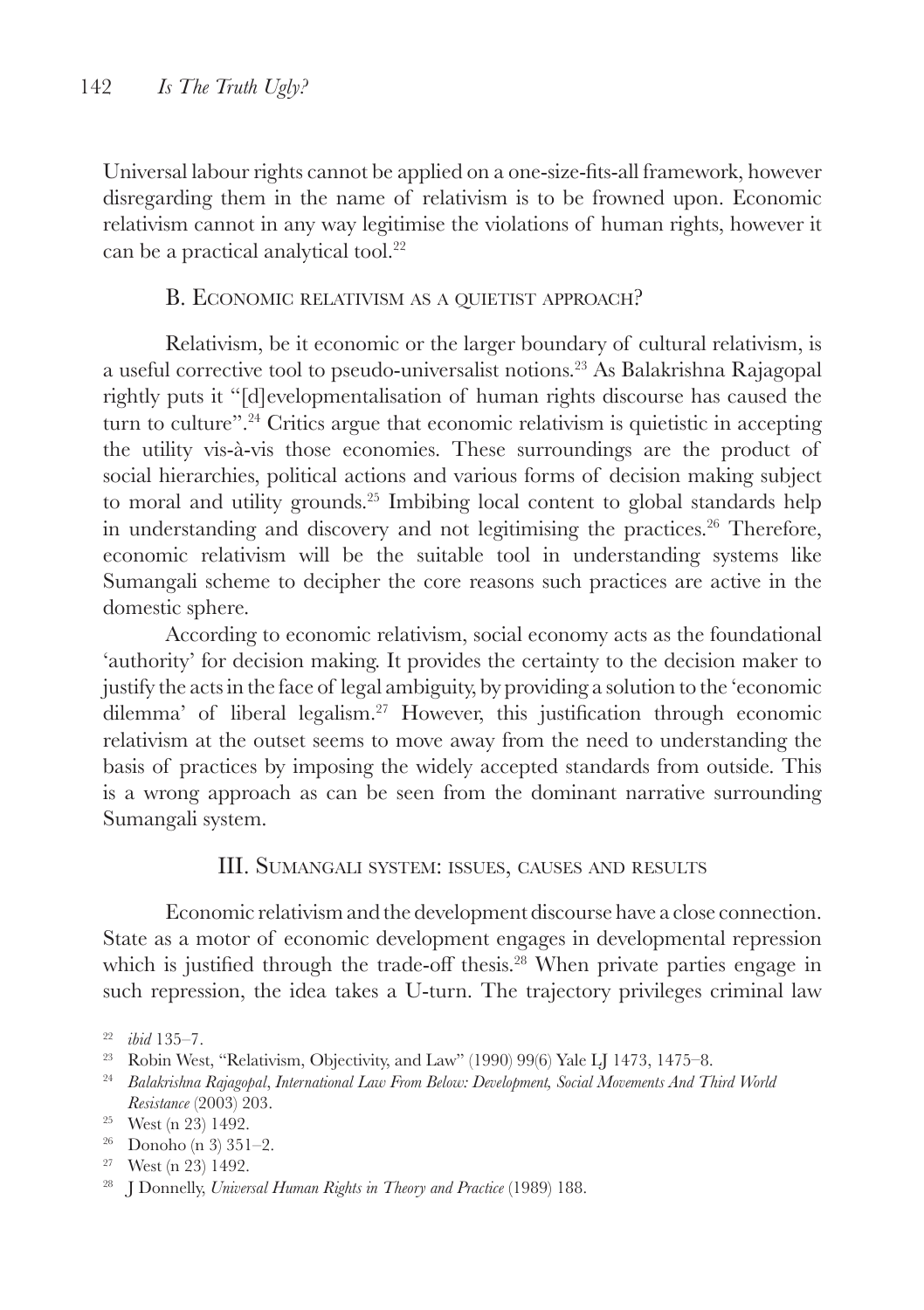approach that works via the reductive traditional dialectic of victim protection and offender incarceration. This distances itself from the direction of freedom.<sup>29</sup>

The imposition of state security apparatus, which are influential products of universal labour standards and rights with its discourse and technologies of control, is removed from the women's human rights, their freedom and easing their suffering.30 Therefore, it is pertinent to understand the idea of Sumangali system as understood by the Sumangali girls themselves.

It is a matter of fact that Sumangali girls do not believe the system to be repressive in nature at the outset.31 Is it their own belief or a belief imposed by the surroundings? It is argued that, it is the latter in light of the "fictional" agency that the girls exercise at all stages of their decision-making while being part of the Sumangali system and this unfortunately marks the flourish of Sumangali system through the lens of economic relativism.

Even though financial conditions trigger the idea to work at a young age, it is not the sole reason for girls to join the textile factories.32 There are diverse reasons including lack of interest in education, public perception of being part of industrialisation (through a factory job) as opposed to primary agricultural hard labour and a false imagination of a luxurious life at the textile mills.<sup>33</sup> It was also understood that many of them make this choice themselves and not under parental pressure, subject to exceptions.34 However, it is argued that this exercise of their female agency is distorted and is fictional in nature. This is because the reasons leading their decisions are founded upon painted circumstances that the community itself imposes on the girl child. She is not free from the chains of public opinion and perception to independently think and make choices.

These influences on the female agency are manifold. *One*, the girls who are already part of the system provide rosy picture of a future to the gullible young child—about financial independence and other 'attractive' facilities. *Two*, the factory personnel convince the girls to believe promises on money, education, protection and other services to make her life 'enjoyable'.<sup>35</sup> *Three*, the influence of

<sup>29</sup> See Ratna Kapoor, *Gender, Alterity and Human Rights: Freedom in a Fishbowl* (2018) 98.

<sup>30</sup> See Janie Chuang, "Rescuing Trafficking from Ideological Capture: Prostitution Reform and Anti-Trafficking Law and Policy" (2010) 158(6) University of Pennsylvania Law Review 1655.

<sup>&</sup>lt;sup>31</sup> Solidaridad and Fair Labor Association (n 10) 6, 22; White (n 21) 139.

<sup>32</sup> Oonk (n 6) 17–8.

<sup>33</sup> Macro Level Understanding of Sumangali Scheme and its Impact on the Lives of Camp Coolie Workers and the Economic Share of the Camp Coolie Workers in the National And International Economy, SOCO Trust – Action Aid (2014) 5-6.

<sup>34</sup> Solidaridad and Fair Labor Association (n 10) 13–24.

<sup>&</sup>lt;sup>35</sup> These promises are given to allure the girls into the scheme and turn out to be false later.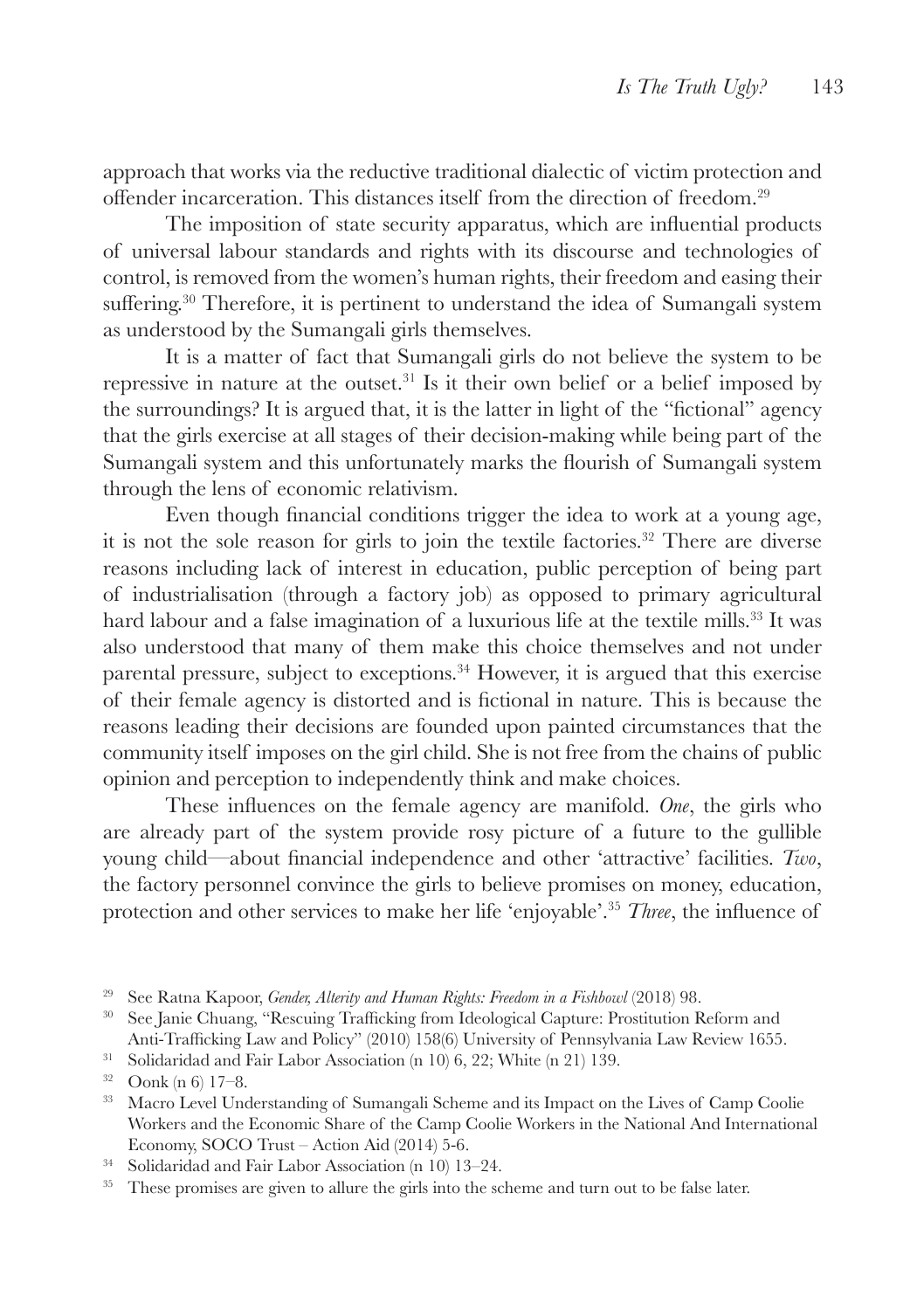outside media and entertainment on the idea of her freedom and human dignity,<sup>36</sup> to name a few. This creates a bubble of false consciousness within which the girl child functions day in, day out.

The promise of the lump sum amount attracts majority of the girls to work under this scheme. The lack of availability of independent financial services and access to collated amounts for persons lacking security evidenced the reasoning for choosing Sumangali scheme. Marital bliss is not the sole driving force for the necessity of such funds; there are instances like medical requirements, repayment of loans and maintenance of basic shelter.37

When it comes to the parents of the girl child, they consider the factory/ mill premises to be a safer surrounding for their girl children to grow with adequate basic facilities. Parents also consider it as a way to develop a sense of discipline and moulding of their girls to fit the traditional ideas of a role of woman in society, where the ultimate goal is to attain a happy family life.<sup>38</sup> The girls during their upbringing are shaped into endorsing this narrative in the society which in turn leads to their exercise of agency being biased and narrowed, "fictional" as it is called in this paper.

It is disappointing to note, while advocating the rights and freedoms of the Sumangali girls, the civil society "[w]hich is the nongovernmental and noneconomic connections and voluntary associations that anchor the communication structures of the public sphere in the society component of the life world", as Habermas calls it,39 fails to address the root causes while in its race to highlight the exploitation and human rights violations. The diehard abolitionists who consider such practices sabotage universal labour rights<sup>40</sup> imposes their ideas on the girls to make them believe that their narrative is 'the' sole one in their best interest. By failing to listen to these girls, the mistake we commit is again pushing the girls to make choices under their fictional female agency.

#### IV. Way forward

Taking guidance from 'capability approach' as propounded by Martha Nussbaum, the Sumangali scheme must be understood in the framework of *one*,

- <sup>38</sup> Solidaridad and Fair Labor Association (n 10) 15, 22.
- <sup>39</sup> Jurgen Habermas, *Between Facts and Norms: Contributions to a Discourse Theory of Law and Democracy* (MIT Press 1996) 366–7.
- <sup>40</sup> Solidaridad and Fair Labor Association (n 10) 26.

<sup>36</sup> Oonk (n 6) 17–8; Solidaridad and Fair Labor Association (n 10) 6, 13–24; SOCO Trust – Action Aid (n 33) 36. It must be noted how such short term facilities or pleasures attract the girls into this scheme. This in turn shows the gullible nature of the girls who are unable to separate false from the reality.

<sup>37</sup> SOCO Trust – Action Aid (n 33) 36.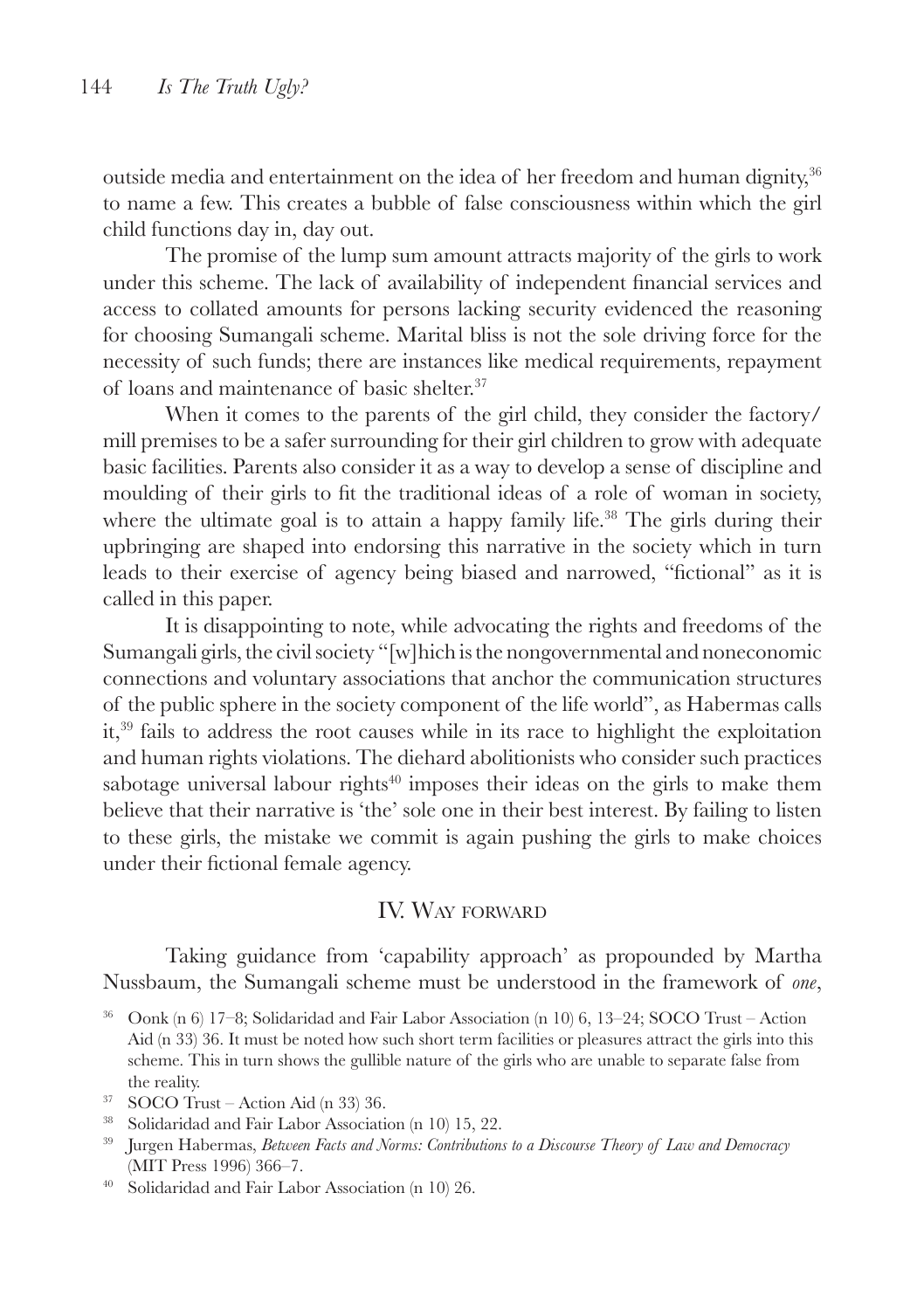primary moral importance of freedom to achieve well-being, and *two*, this freedom to be subject to the people's capabilities, their real opportunities and the value accorded.41 Therefore, the abolitionist approach will worsen the situation by directing the girls to hardship as this view is blind to the narrative of the girls on account of over-emphasis on universalism and the universal labour rights. The societal structures and hierarchies cannot be divorced while understanding the Sumangali system as they are deeply rooted in the local context. This however, in any way, does not legitimise the violations but will provide solutions to the dilemmas over certain practices. This approach will also ensure that girls are facilitated with an environment to make choices free from other influences gradually, by better understanding the economic context, freedoms and capabilities.

The first step should be in formulating a legal regime to govern the Sumangali scheme. In doing so, it must cover specificities about the legal status of a Sumangali girl—whether she is an apprentice, contract labourer or employee. In addition, it should also contain guidelines on eligible age for work, mandatory requirement for a written contract, details on working hours, wages and leave as well as rules governing migrant workers. This express legal framework can raise awareness about the scheme and allied labour issues among various stakeholders including the international brands in the supply chain.

On the other hand, the international textile brands can also initiate steps by having tags on their clothes which mention, for instance, 'made under Sumangali' which shifts a moral burden on the ultimate consumer, who can make a choice. In the long run when the demand for such goods falls, these steps will ensure that the exploitative working systems are weeded out and replaced with healthy working environment for the girls.

Following this, there must also be efforts in developing mutual support networks with current Sumangali girls and ex-Sumangali girls. The girls who have experienced the vices of the system can share their insights as well as other opportunities available outside of the same, with girls who are currently trapped in the Sumangali system. This will help in creating an environment of mutual

<sup>41</sup> M Nussbaum, "Human Rights and Human Capabilities" (2007) 20 Harv Hum Rts J 21, 22. In addition to this, certain regulations governing mill owners for providing standard work environment will facilitate the achievement of this framework.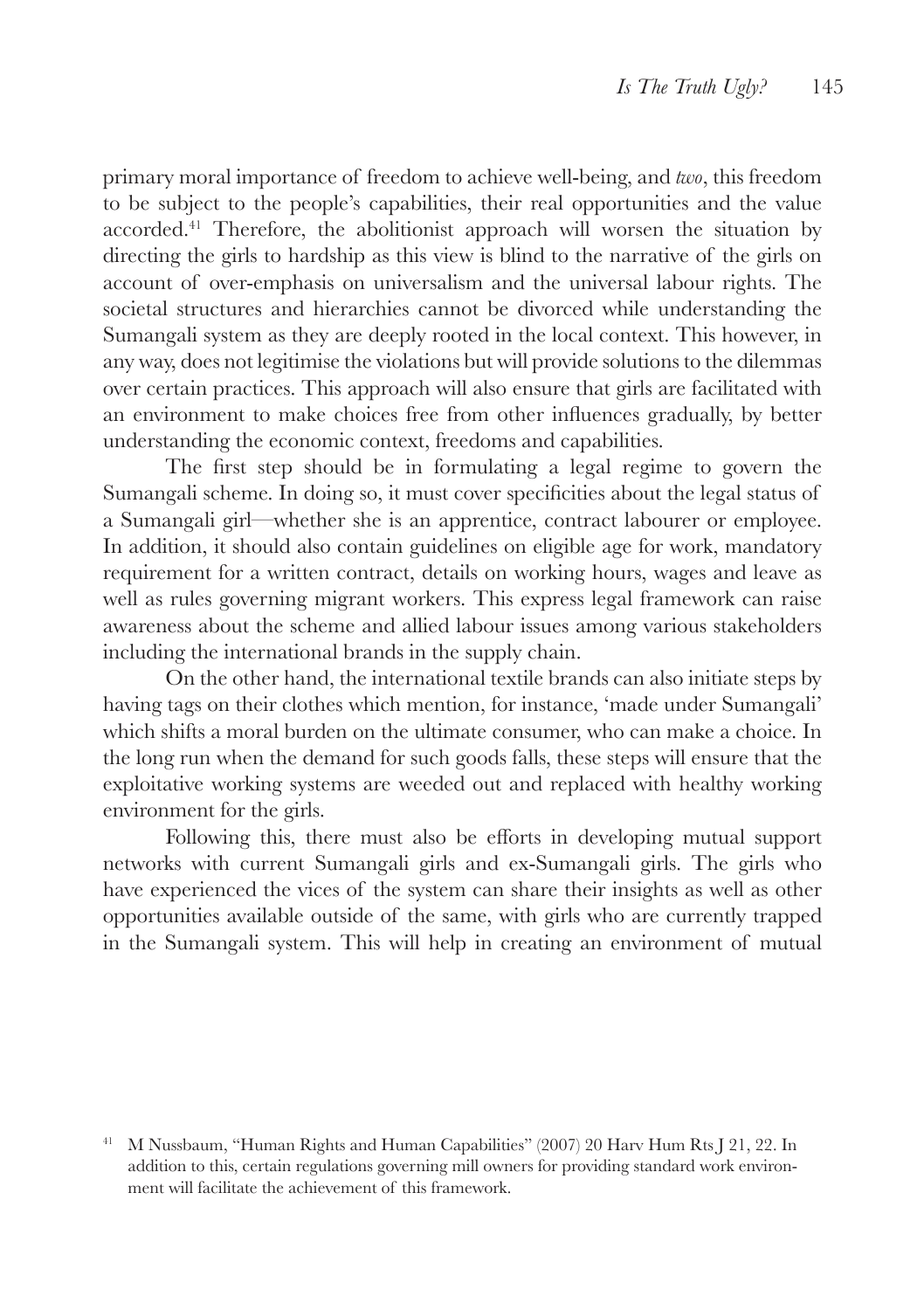respect, understanding and empathy which can empower the girls to realise the imposed exploitation and consequently make a choice for themselves.

Lastly, the State should take steps to ensure that educational programmes, skill development sessions and other alternative avenues to explore one's potential are readily accessible in neighborhood where the Sumangali system prevails.

The imposition of views on the girls, alter their decision-making process and thereby results in only exercise of an agency, which they think are 'real', to be only a manifestation of 'fictional' female agency. This must be cut at the root for achieving long lasting solutions for the community at large by erasing information asymmetry. This will also give rise to Sumangali system not seen as a plague in the society, but as a practice which is to be understood and analysed in the local context. In conclusion, the girls have to undergo a process of cleaning the already existing notions in order to exercise their free will which will ensure dignified human life (individual human dignity) as a product of one's choice.

### V. CONCLUSION

Universal application of labour standards to all the nations divorcing the local contexts is a relativist's nightmare. The paternalistic narrative picturising Sumangali girls as 'victims' of oppression and exploitation is lacking an understanding of the issues surrounding this practice. It is in this context that lens of economic relativism must be utilised to understand and analyse the system, and in no case to legitimise the practice.

Universal labour rights prescribe standards to be achieved and cannot serve the labour force in every nation state as they differ in place, time, culture, social hierarchies, political actions and various forms of decision making. Economic relativism on the other hand, facilitates in understanding systems like Sumangali and subsequently finds suitable solutions to the problems in such systems.

When social economy acts as the authority for decision making in cases of legal ambiguity, certain problems arise especially when the primary stakeholders in systems like Sumangali lack voice. The diehard abolitionists fail to acknowledge the reasons behind Sumangali system. It is not just a method to gain a collated amount for potential dowry; in most of the instances, the girls themselves make the choice to work for varied reasons as already discussed. However, this decisionmaking process is tinted with public perception, beliefs of other members of the society who directly influence the girls and other mediums of media. Therefore,